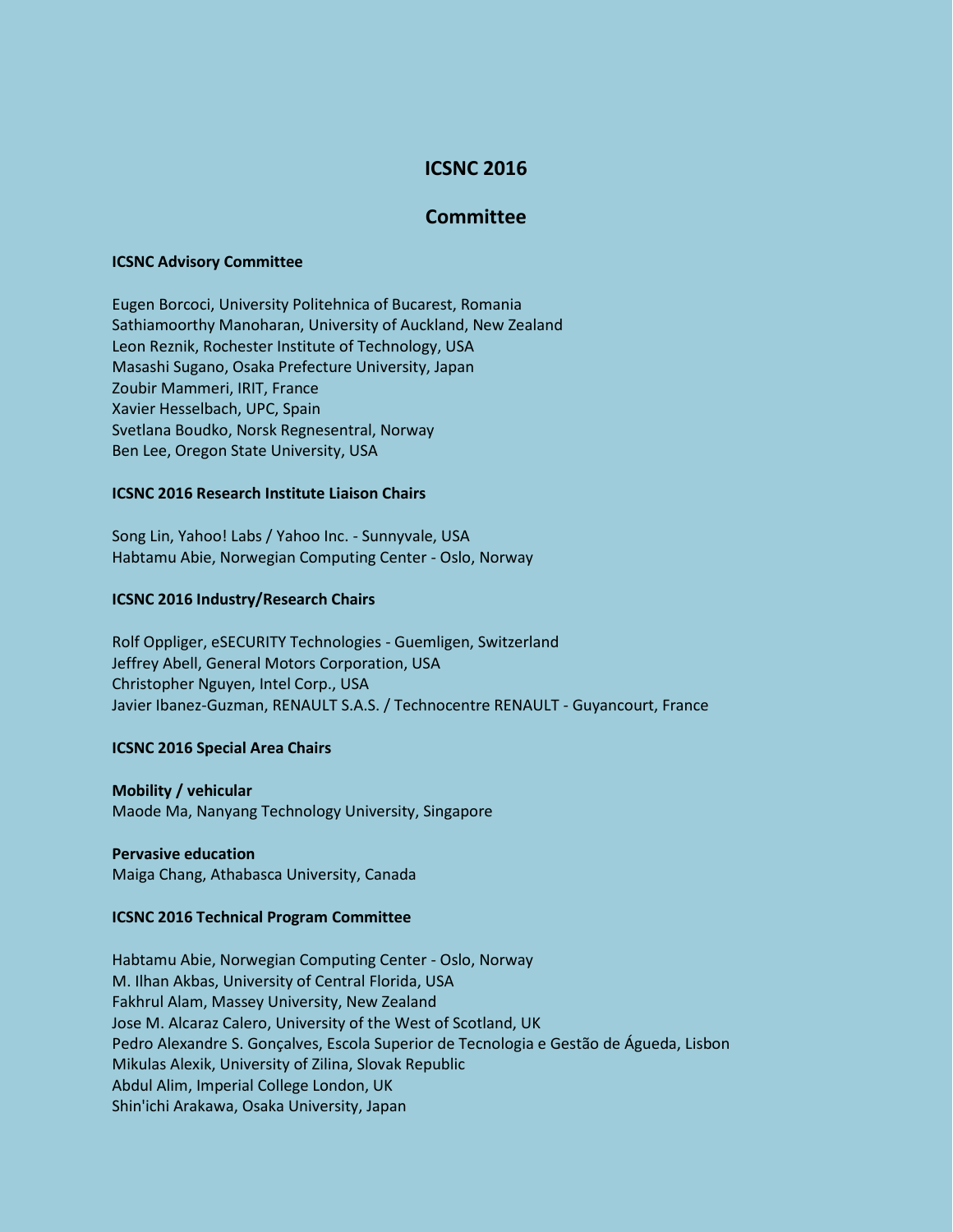Seon Yeob Baek, The Attached Institute of ETRI, Korea Michael Bahr, Siemens AG - Corporate Technology, Germany Ataul Bari, University of Western Ontario, Canada João Paulo Barraca, University of Aveiro, Portugal Mostafa Bassiouni, University of Central Florida, USA Roberto Beraldi, "La Sapienza" University of Rome, Italy Luis Bernardo, Universidade Nova de Lisboa, Portugal Robert Bestak, Czech Technical University in Prague, Czech Republic Carlo Blundo, Università di Salerno - Fisciano, Italy Eugen Borcoci, Politehnica University of Bucarest, Romania Svetlana Boudko, Norsk Regnesentral, Norway Martin Brandl, Danube University Krems, Austria Thierry Brouard, University of Tours, France Dario Bruneo, Università di Messina, Italy Francesco Buccafurri, University of Reggio Calabria, Italy Dumitru Dan Burdescu, University of Craiova, Romania Carlos T. Calafate, Universitat Politècnica de València, Spain Juan-Carlos Cano, Universitat Politècnica de València, Spain Aparicio Carranza, NYC College of Technology, USA Jonathon Chambers, University Loughborough - Leics, UK Maiga Chang, Athabasca University, Canada Hao Che, University of Texas at Arlington, USA Jen-Jee Chen, National University of Tainan, Taiwan, R.O.C. Tzung-Shi Chen, National University of Tainan, Taiwan Feng Cheng, Hasso-Plattner-Institute at University of Potsdam, Germany Jong Chern, University College Dublin, Ireland Stefano Chessa, Università di Pisa, Italy Stelvio Cimato, Università degli studi di Milano - Crema, Italy Nathan Clarke, University of Plymouth, UK Jorge A. Cobb, University of Texas at Dallas, USA Sebastian Damm, FH Aachen, Germany Danco Davcev, University "St. Cyril and Methodius" - Skopje, Macedonia Vanesa Daza, University Pompeu Fabra, Spain Sergio De Agostino, Sapienza University, Italy Jan de Meer, smartspace®lab.eu GmbH || University (A.S.) of Technology and Economy HTW, Germany Eli De Poorter, Ghent University - iMinds, Belgium Carl James Debono, University of Malta, Malta Edna Dias Canedo, Universidade Federal da Paraíba (UFPB), Brazil Jawad Drissi, Cameron University - Lawton, USA Jaco du Toit, Stellenbosch University, South Africa Wan Du, Nanyang Technological University (NTU), Singapore Gerardo Fernández-Escribano, University of Castilla-La Mancha - Albacete, Spain Carol Fung, Virginia Commonwealth University, USA Marco Furini, University of Modena and Reggio Emilia, Italy Pedro Gama, Truewind, Portugal Thierry Gayraud, LAAS-CNRS / Université de Toulouse, France Sorin Georgescu, Ericsson Research - Montreal, Canada Katja Gilly, Universidad Miguel Hernández, Spain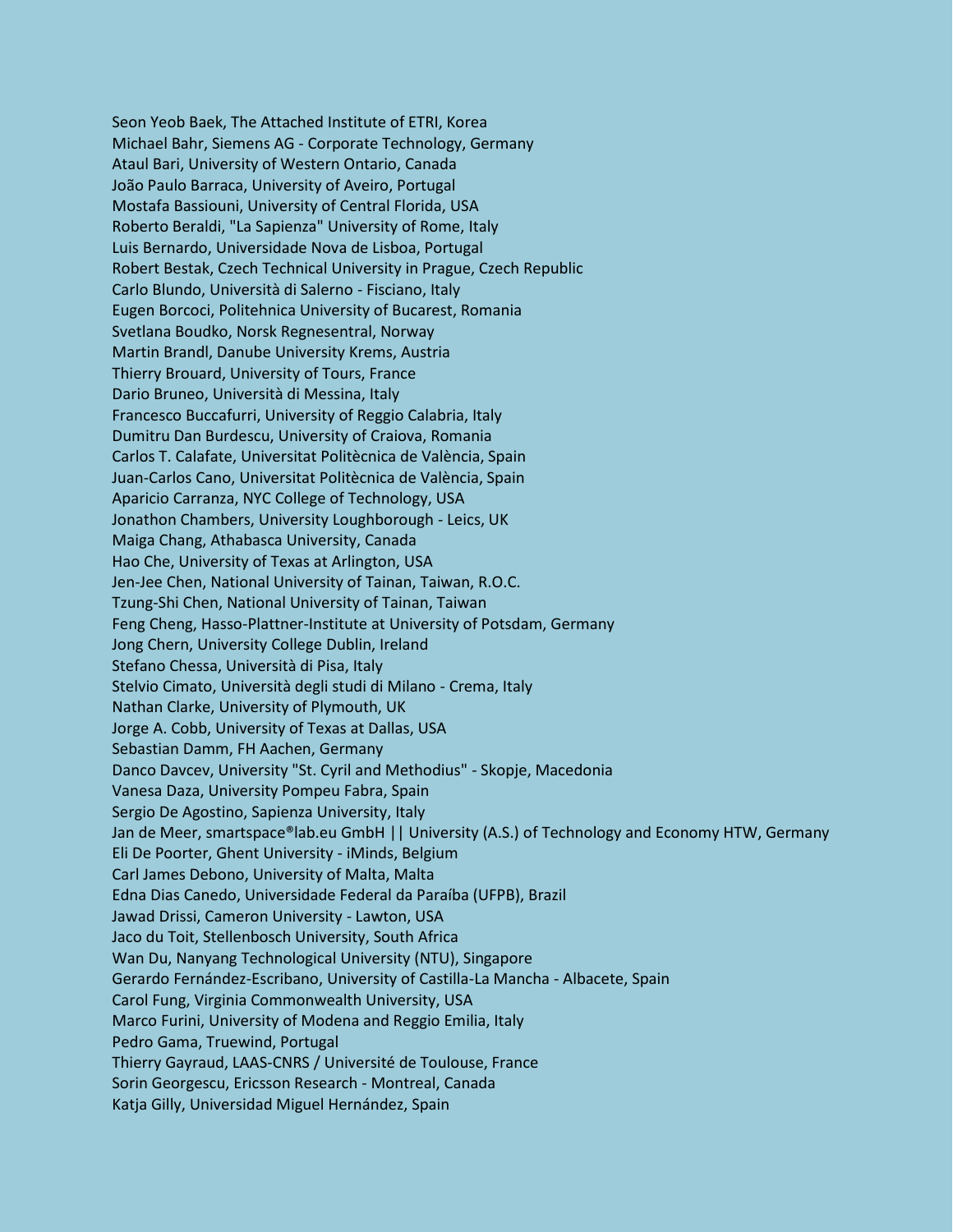Hock Guan Goh, Universiti Tunku Abdul Rahman, Malaysia Ruben Gonzalez Crespo, Universidad Internacional de La Rioja, Spain Victor Goulart, Kyushu University, Japan Rich Groves, A10 Networks, USA Jason Gu, Singapore University of Technology and Design, Singapore Alexandre Guitton, Université Blaise Pascal, France Takahiro Hara, Osaka University, Japan Pilar Herrero, Polytechnic University of Madrid, Spain Xavier Hesselbach, UPC, Spain Mohammad Asadul Hoque, Texas Southern University, USA Chi-Fu Huang, National Chung-Cheng University, Taiwan, R.O.C. Christophe Huygens, iMinds-KULeuven-DistriNet, Belgium Javier Ibanez-Guzman, RENAULT S.A.S., France Monica Aguilar Igartua, Universitat Politècnica de Catalunya (UPC), Spain Georgi Iliev, Technical University of Sofia, Bulgaria Shoko Imaizumi, Chiba University, Japan Muhammad Imran, King Saud University, Kingdom of Saudi Arabia Atsuo Inomata, Nara Institute of Science and Technology, Japan Imad Jawhar, United Arab Emirates University, UAE Raj Jain, Washington University in St. Louis, U.S.A. Shengming Jiang, Shanghai Maritime University, China Miao Jin, University of Louisiana at Lafayette, USA Michail Kalogiannakis, University of Crete, Greece Yasushi Kambayashi, Nippon Institute of Technology, Japan Sokratis K. Katsikas, Center for Cyber & Information Security - Norwegian University of Science & Technology (NTNU), Norway Donghyun (David) Kim, North Carolina Central University, USA Peng-Yong Kong, Khalifa University of Science, Technology & Research (KUSTAR), United Arab Emirates Abderrafiaa Koukam, Université de Technologie de Belfort-Montbéliard, France Romain Laborde, University of Toulouse, France Mikel Larrea, University of the Basque Country UPV/EHU, Spain Gyu Myoung Lee, Liverpool John Moores University, UK Wolfgang Leister, Norsk Regnesentral (Norwegian Computing Center), Norway Helen Leligou, Technological Educational Institute of Chalkida, Greece Tayeb Lemlouma, IRISA / IUT of Lannion (University of Rennes 1), France Kuan-Ching Li, Providence University, Taiwan Yaohang Li, Old Dominion University, USA Wei-Ming Lin, University of Texas at San Antonio, USA Abdel Lisser, Université Paris Sud , France Damon Shing-Min Liu, National Chung Cheng University, Taiwan Pascal Lorenz, University of Haute Alsace, France Christian Maciocco, Intel, USA Christina Malliou, Democritus University of Thrace (DUTH), Xanthi, Greece Kami Makki, Lamar University, USA Kia Makki, Technological University of America - Coconut Creek, USA Amin Malekmohammadi, University of Nottingham, Malaysia Zoubir Mammeri, IRIT, France Herwig Mannaert, University of Antwerp, Belgium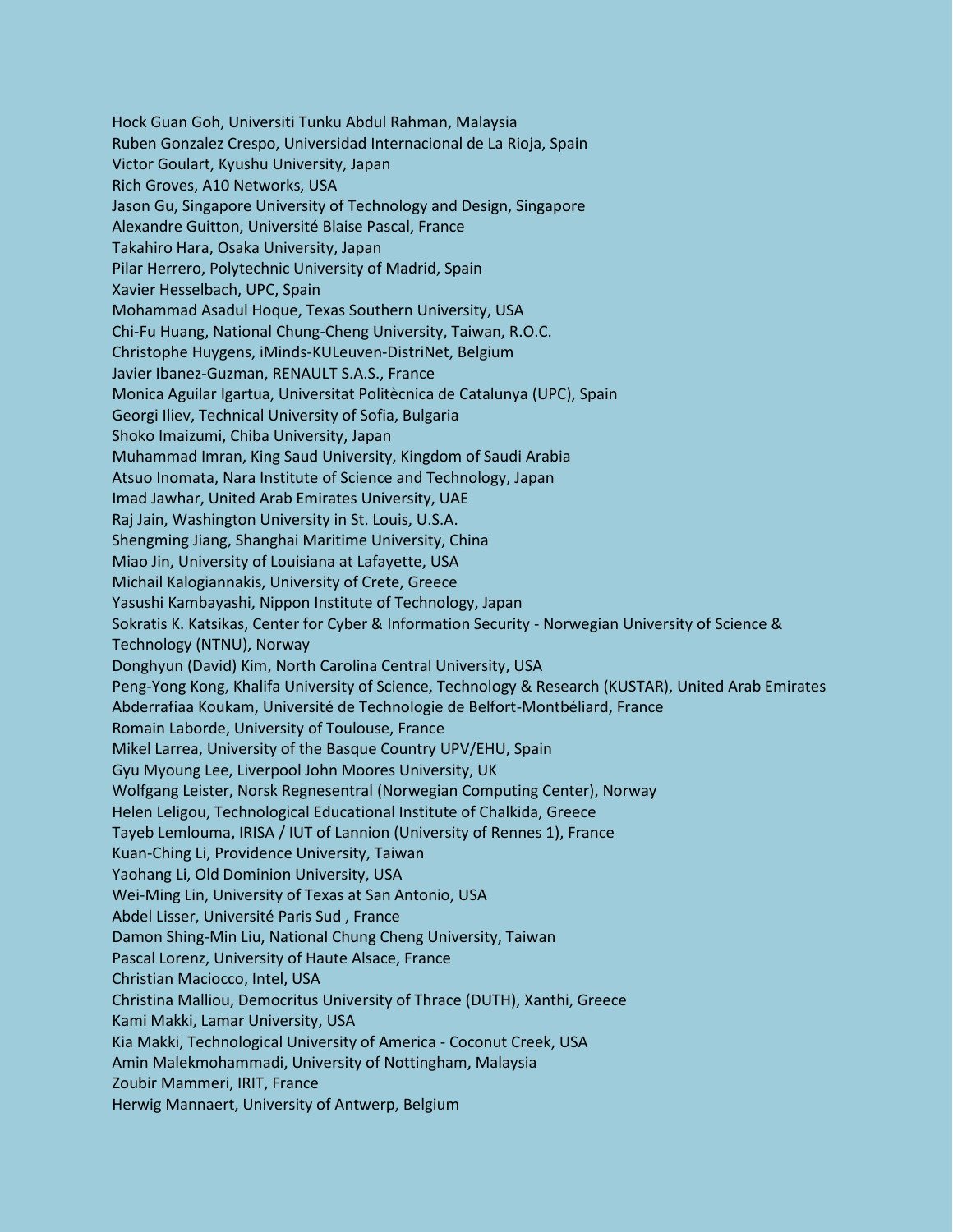Sathiamoorthy Manoharan, University of Auckland, New Zealand Francisco J. Martinez, University of Zaragoza, Spain Gregorio Martinez, University of Murcia, Spain Mohammad Abdul Matin, Institute Teknologi Brunei, Brunei Constandinos Mavromoustakis, University of Nicosia, Cyprus Amin Malek Mohammadi, University of Nottingham, Malaysia Campus, Malaysia Karol Molnár, Honeywell International, s.r.o. - Brno, Czech Republic Boris Moltchanov, Telecom Italia, Italy Rossana Motta, University of California San Diego, USA Fabrice Mourlin, LACL labs - UPEC University, France Mohammad Mozumdar, California State University, Long Beach, USA Abderrahmen Mtibaa, Texas A&M University, USA Suresh Muknahallipatna, University of Wyoming, USA Juan Pedro Muñoz-Gea, Universidad Politécnica de Cartagena, Spain Jun Peng, University of Texas - Rio Grande Valley, USA David Navarro, Lyon Institute Of Nanotechnology, France Christopher Nguyen, Intel Corp., USA Ronit Nossenson, Akamai Technologies, USA Gerard Parr, University of Ulster-Coleraine, Northern Ireland, UK Paulo Pinto, Universidade Nova de Lisboa, Portugal Neeli R. Prasad, Aalborg University, Denmark Francesco Quaglia, Dipartimento di Informatica - Automatica e Gestionale "Antonio Ruberti", Italy Victor Ramos, UAM-Iztapalapa, Mexico Saquib Razak, Carnegie Mellon University, Qatar Piotr Remlein, Poznan University of Technology, Poland Leon Reznik, Rochester Institute of Technology, USA Saad Rizvi, University of Manitoba - Winnipeg, Canada Joel Rodrigues, University of Beira Interior, Portugal Enrique Rodriguez-Colina, Autonomous Metropolitan University – Iztapalapa, Mexico Javier Rubio-Loyola, CINVESTAV, Mexico Jorge Sá Silva, University of Coimbra, Portugal Curtis Sahd, Rhodes University, South Africa Demetrios G Sampson, University of Piraeus & CERTH, Greece Ahmad Tajuddin Samsudin, Telekom Research & Development, Malaysia Luis Enrique Sánchez Crespo, Sicaman Nuevas Tecnologías, Colombia Carol Savill-Smith, City & Guilds, London, UK Marialisa Scatà, University of Catania, Italy Marc Sevaux, Université de Bretagne-Sud, France Hong Shen, University of Adelaide, Australia Roman Shtykh, CyberAgent, Inc., Japan Sabrina Sicari, Università degli studi dell'Insubria, Italy Adão Silva, University of Aveiro / Institute of Telecommunications, Portugal Narasimha K. Shashidhar, Sam Houston State University, USA Theodora Souliou, National Technical University of Athens, Greece Mujdat Soyturk, Marmara University, Istanbul, Turkey Weilian Su, Naval Postgraduate School - Monterey, USA Xiang Su, Center of Ubiquitous Computing - University of Oulu, Finland Masashi Sugano, Osaka Prefecture University, Japan